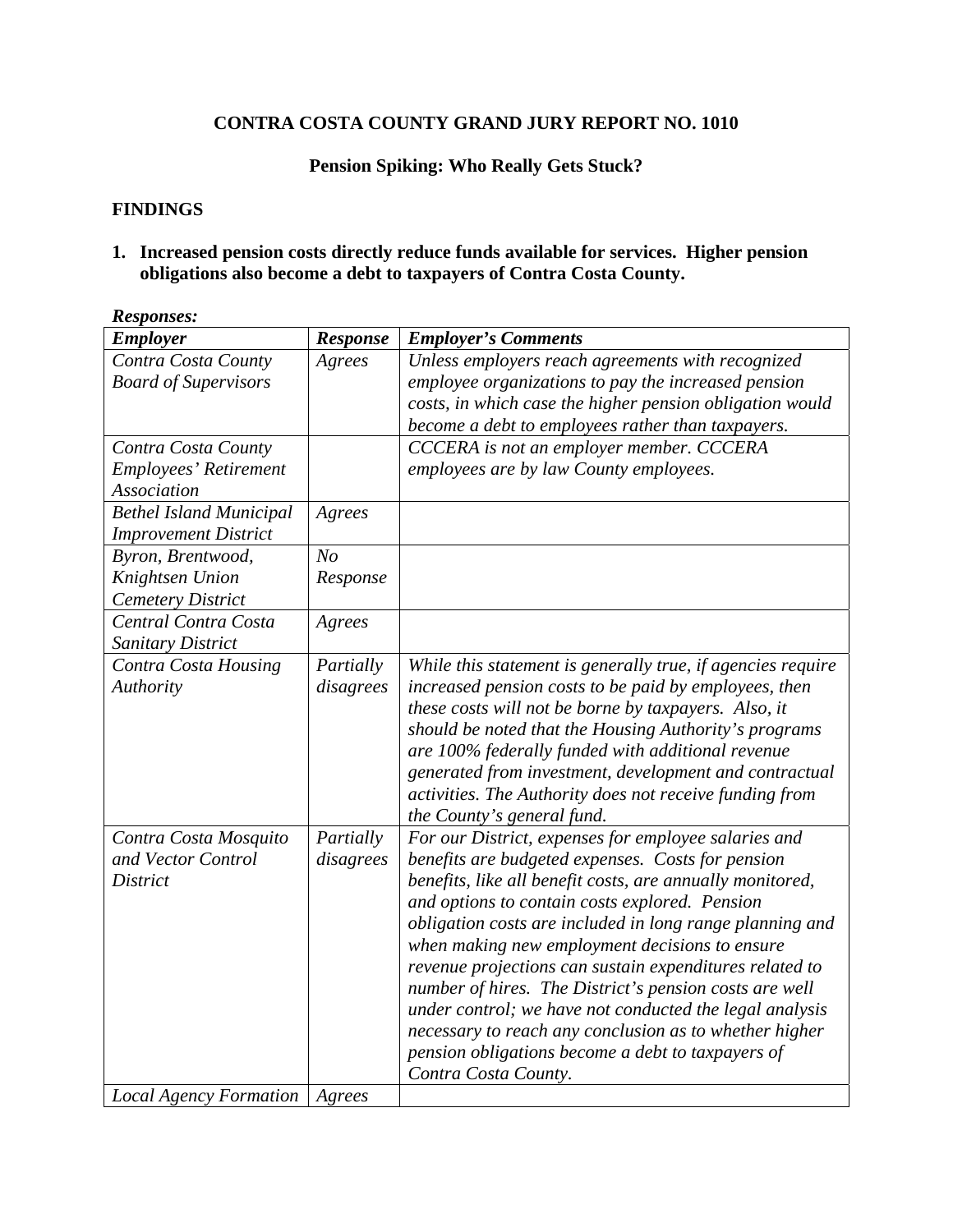| Commission (LAFCO)                                                     |                        |                                                                                                                                                                                                                                                                                                                                                                                                                                                                                                                                                                                                                                                                                                                                                                                                                                              |
|------------------------------------------------------------------------|------------------------|----------------------------------------------------------------------------------------------------------------------------------------------------------------------------------------------------------------------------------------------------------------------------------------------------------------------------------------------------------------------------------------------------------------------------------------------------------------------------------------------------------------------------------------------------------------------------------------------------------------------------------------------------------------------------------------------------------------------------------------------------------------------------------------------------------------------------------------------|
| Rodeo Sanitary District                                                | Agrees                 |                                                                                                                                                                                                                                                                                                                                                                                                                                                                                                                                                                                                                                                                                                                                                                                                                                              |
| <b>In-Home Supportive</b><br>Services Authority<br>(H <sub>ISS</sub> ) | Agrees                 | Unless employers reach agreements with recognized<br>employee organizations to pay the increased pension<br>costs, in which case the higher pension obligation would<br>become a debt to employees rather than taxpayers.                                                                                                                                                                                                                                                                                                                                                                                                                                                                                                                                                                                                                    |
| First $5$ – Children &<br><b>Families Commission</b>                   | Agrees                 | With the knowledge that at least some of the increased<br>pension cost could be assumed by employees rather than<br>the employers or taxpayers.                                                                                                                                                                                                                                                                                                                                                                                                                                                                                                                                                                                                                                                                                              |
| Contra Costa County<br><b>Fire Protection District</b>                 | Agrees                 | Unless employers reach agreements with recognized<br>employee organizations to pay the increased pension<br>costs, in which case the higher pension obligation would<br>become a debt to employees rather than taxpayers.                                                                                                                                                                                                                                                                                                                                                                                                                                                                                                                                                                                                                    |
| East Contra Costa Fire<br><b>Protection District</b>                   | Agrees                 |                                                                                                                                                                                                                                                                                                                                                                                                                                                                                                                                                                                                                                                                                                                                                                                                                                              |
| Moraga-Orinda Fire<br><b>District</b>                                  | Partially<br>disagrees | The District agrees that increased pension costs can<br>reduce the funds available for services to the extent that<br>those costs are funded by the employer. The District<br>does not understand the language of the second sentence<br>because an affected agency faced with higher retirement<br>costs does not thereby become indebted to taxpayers.<br>Rather the affected agency may have a liability to<br>CCCERA for increased contributions. Moreover, the<br>term "debt" has a specific definition for public agencies.<br>Employee pension costs are ongoing financial<br>obligations of CCCERA member agencies arising out of<br>labor agreements negotiated between the member<br>agencies and the recognized employee representatives.<br>Pension costs are not "debt" anymore than salaries and<br>other negotiated benefits. |
| Rodeo-Hercules Fire<br><b>Protection District</b>                      | Agrees                 |                                                                                                                                                                                                                                                                                                                                                                                                                                                                                                                                                                                                                                                                                                                                                                                                                                              |
| San Ramon Valley Fire<br>District                                      | Agrees                 |                                                                                                                                                                                                                                                                                                                                                                                                                                                                                                                                                                                                                                                                                                                                                                                                                                              |

**2. Some CCCERA employer members are not fully knowledgeable about pension law and the financial impact of their decisions relating to the calculation of pension obligations on revenues and services.** 

| <b>Responses:</b>            |                 |                                          |
|------------------------------|-----------------|------------------------------------------|
| <b>Employer</b>              | <b>Response</b> | <b>Employer's Comments</b>               |
| Contra Costa County          | Agrees          |                                          |
| <b>Board of Supervisors</b>  |                 |                                          |
| Contra Costa County          |                 | CCCERA is not an employer member. CCCERA |
| <b>Employees' Retirement</b> |                 | employees are by law County employees.   |
| <b>Association</b>           |                 |                                          |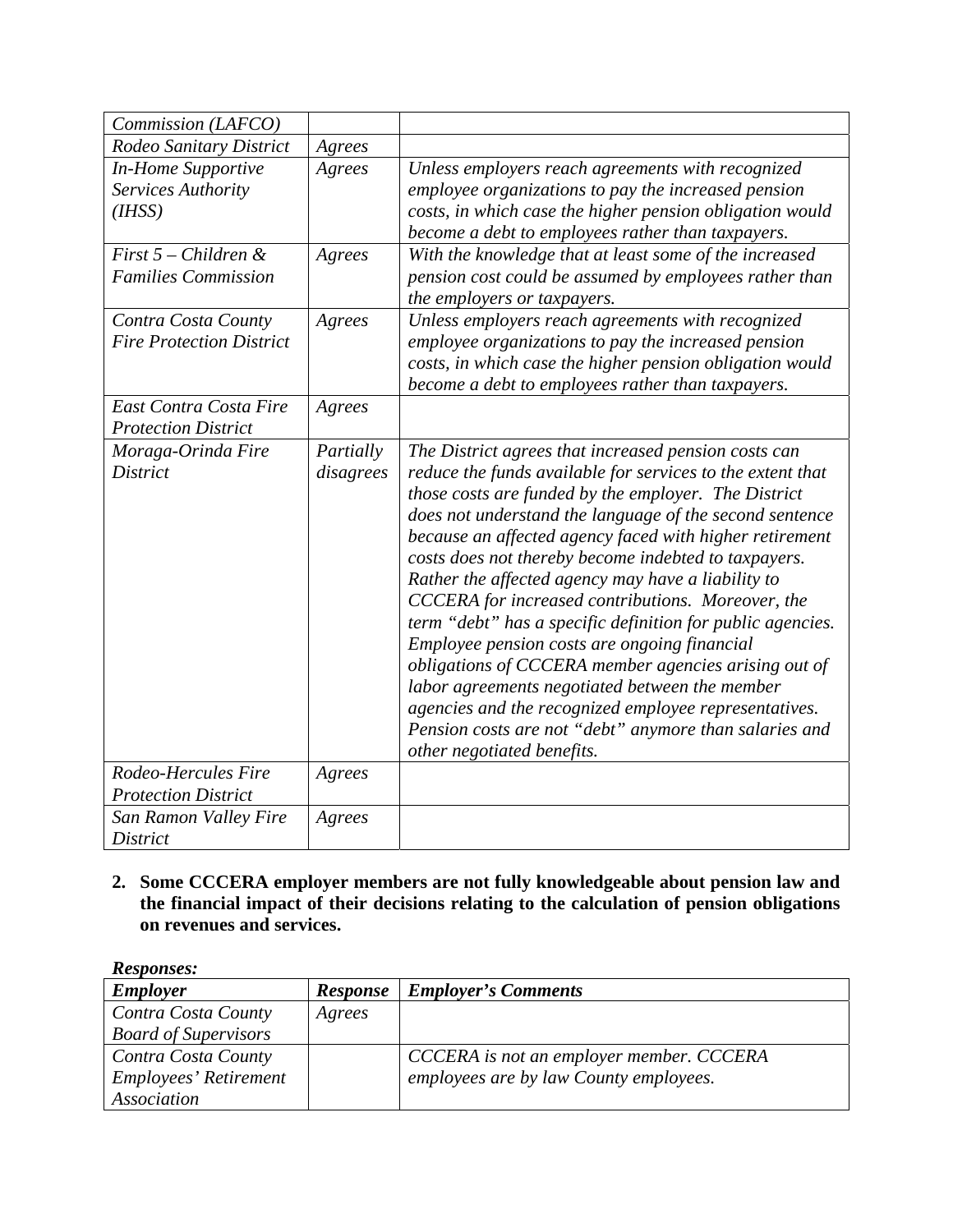| <b>Bethel Island Municipal</b><br><b>Improvement District</b>          | Agrees                 |                                                                                                                                                                                                                                                                                                                                                                                                                                                |
|------------------------------------------------------------------------|------------------------|------------------------------------------------------------------------------------------------------------------------------------------------------------------------------------------------------------------------------------------------------------------------------------------------------------------------------------------------------------------------------------------------------------------------------------------------|
| Byron, Brentwood,                                                      | N <sub>O</sub>         |                                                                                                                                                                                                                                                                                                                                                                                                                                                |
| Knightsen Union                                                        | Response               |                                                                                                                                                                                                                                                                                                                                                                                                                                                |
| <b>Cemetery District</b>                                               |                        |                                                                                                                                                                                                                                                                                                                                                                                                                                                |
| Central Contra Costa                                                   | Agrees                 |                                                                                                                                                                                                                                                                                                                                                                                                                                                |
| <b>Sanitary District</b>                                               |                        |                                                                                                                                                                                                                                                                                                                                                                                                                                                |
| Contra Costa Housing<br>Authority                                      | Agrees                 | However, at HACCC all financial decisions relations to<br>the calculation of pension obligations are reviewed by<br>outside experts who provide HACCC with an analysis of<br>the costs of any proposed changes to pension obligations.<br>This information is then provided to HACCC's Board<br>before any decisions are made concerning pension                                                                                               |
|                                                                        |                        | obligations.                                                                                                                                                                                                                                                                                                                                                                                                                                   |
| Contra Costa Mosquito<br>and Vector Control<br><b>District</b>         | Agrees                 | From what the media reports concerning the actions of<br>some employers, we have to assume this finding is<br>correct. However, our District strives to comply with all<br>legal requirements regarding pension law and full<br>disclosure of projected costs to the District of present<br>and any proposed changes to benefits. We rely on<br>CCCERA to be our main resource and have found they<br>are knowledgeable regarding pension law. |
| <b>Local Agency Formation</b><br>Commission (LAFCO)                    | Agrees                 |                                                                                                                                                                                                                                                                                                                                                                                                                                                |
| Rodeo Sanitary District                                                | Partially              | Rodeo Sanitary District has no way of knowing what                                                                                                                                                                                                                                                                                                                                                                                             |
|                                                                        | disagrees              | other agencies know or do not know about pension law<br>and the financial impact of their decisions.                                                                                                                                                                                                                                                                                                                                           |
| <b>In-Home Supportive</b><br>Services Authority<br>(H <sub>ISS</sub> ) | Agrees                 |                                                                                                                                                                                                                                                                                                                                                                                                                                                |
| First 5 - Children &<br><b>Families Commission</b>                     | Partially<br>disagrees | First 5 Contra Costa is not fully knowledgeable pension<br>law, but does retain counsel specifically on pension-<br>related matters, including the Commission's future<br><i>pension obligations.</i>                                                                                                                                                                                                                                          |
| Contra Costa County<br><b>Fire Protection District</b>                 | Agrees                 |                                                                                                                                                                                                                                                                                                                                                                                                                                                |
| East Contra Costa Fire<br><b>Protection District</b>                   | Partially<br>disagrees | All of the current employees' Memorandums of<br>Understanding were in place prior to seating the Fire<br>District's Board of Directors on February 3, 2010.                                                                                                                                                                                                                                                                                    |
| Moraga-Orinda Fire<br>District                                         | Partially<br>disagrees | Neither the District staff nor the Board of Directors has<br>any ability to know or judge the level of knowledge of<br>other CCCERA member agencies about pension law<br>and/or the fiscal impact of decisions relative to the<br>manner of calculating pension obligations.                                                                                                                                                                   |
| Rodeo-Hercules Fire                                                    | Agrees                 |                                                                                                                                                                                                                                                                                                                                                                                                                                                |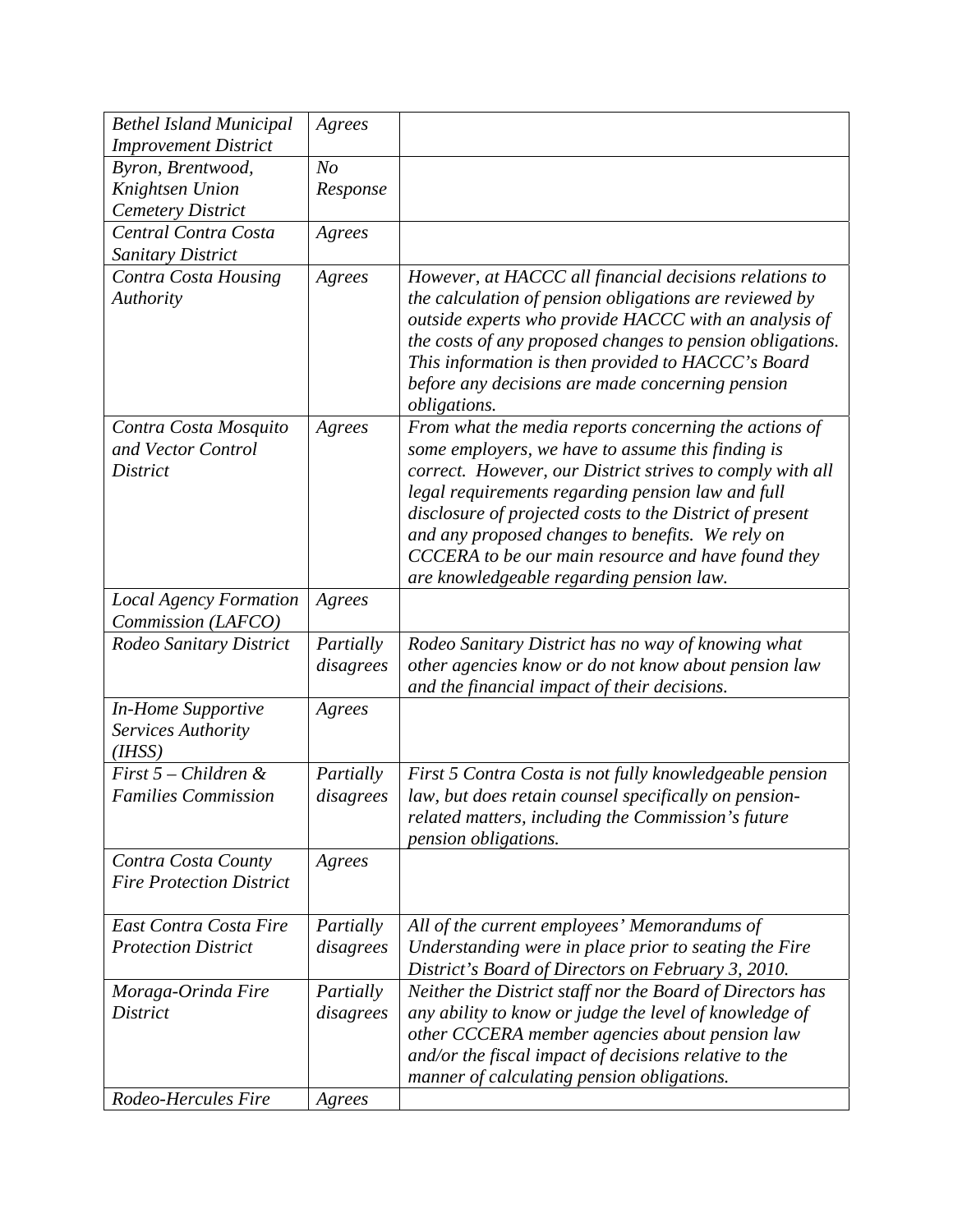| <b>Protection District</b>               |                        |                                                                                                                                                                                                                                                                                                                                                                                                                                                                                                                              |
|------------------------------------------|------------------------|------------------------------------------------------------------------------------------------------------------------------------------------------------------------------------------------------------------------------------------------------------------------------------------------------------------------------------------------------------------------------------------------------------------------------------------------------------------------------------------------------------------------------|
| San Ramon Valley Fire<br><i>District</i> | Partially<br>disagrees | The District conducted public hearings / educational<br>sessions with the Board of Directors and the public in<br>2009 related to pension calculations and pension law.<br>The Board commissioned a study of retirement related<br>compensation issues. After several public work sessions,<br>the Board took ten $(10)$ substantive actions addressing<br>retirement compensation issues. The District has no<br>information with regard to the knowledge of other<br>employer members with respect to pension obligations. |

**3. Some employer board members rely heavily on input from staff. As members of the same pension system, the staff may benefit from actions recommended to their employer.** 

| <b>Responses:</b>              |                 |                                                           |
|--------------------------------|-----------------|-----------------------------------------------------------|
| <b>Employer</b>                | <b>Response</b> | <b>Employer's Comments</b>                                |
| Contra Costa County            | Agrees          |                                                           |
| <b>Board of Supervisors</b>    |                 |                                                           |
| Contra Costa County            |                 | CCCERA is not an employer member. CCCERA                  |
| Employees' Retirement          |                 | employees are by law County employees.                    |
| Association                    |                 |                                                           |
| <b>Bethel Island Municipal</b> | Agrees          |                                                           |
| <b>Improvement District</b>    |                 |                                                           |
| Byron, Brentwood,              | N <sub>O</sub>  |                                                           |
| Knightsen Union                | Response        |                                                           |
| <b>Cemetery District</b>       |                 |                                                           |
| Central Contra Costa           | Agrees          |                                                           |
| <b>Sanitary District</b>       |                 |                                                           |
| Contra Costa Housing           | Agrees          |                                                           |
| Authority                      |                 |                                                           |
| Contra Costa Mosquito          | Agrees          | From what the media reports concerning the actions of     |
| and Vector Control             |                 | some employers, we have to assume this finding is         |
| <i>District</i>                |                 | correct. However, our District Board members rely on      |
|                                |                 | staff, legal counsel, auditors and hired consultants for  |
|                                |                 | appropriate information regarding Board responsibilities  |
|                                |                 | and background information on topics before the Board.    |
| <b>Local Agency Formation</b>  | Agrees          |                                                           |
| Commission (LAFCO)             |                 |                                                           |
| Rodeo Sanitary District        | Partially       | The District has no way of knowing what other district or |
|                                | disagrees       | agency board members rely on in making pension            |
|                                |                 | decisions. It is certainly possible, and even likely that |
|                                |                 | they may rely on staff input, but some agencies such as   |
|                                |                 | RSD may rely on input from other professionals in         |
|                                |                 | making those decisions.                                   |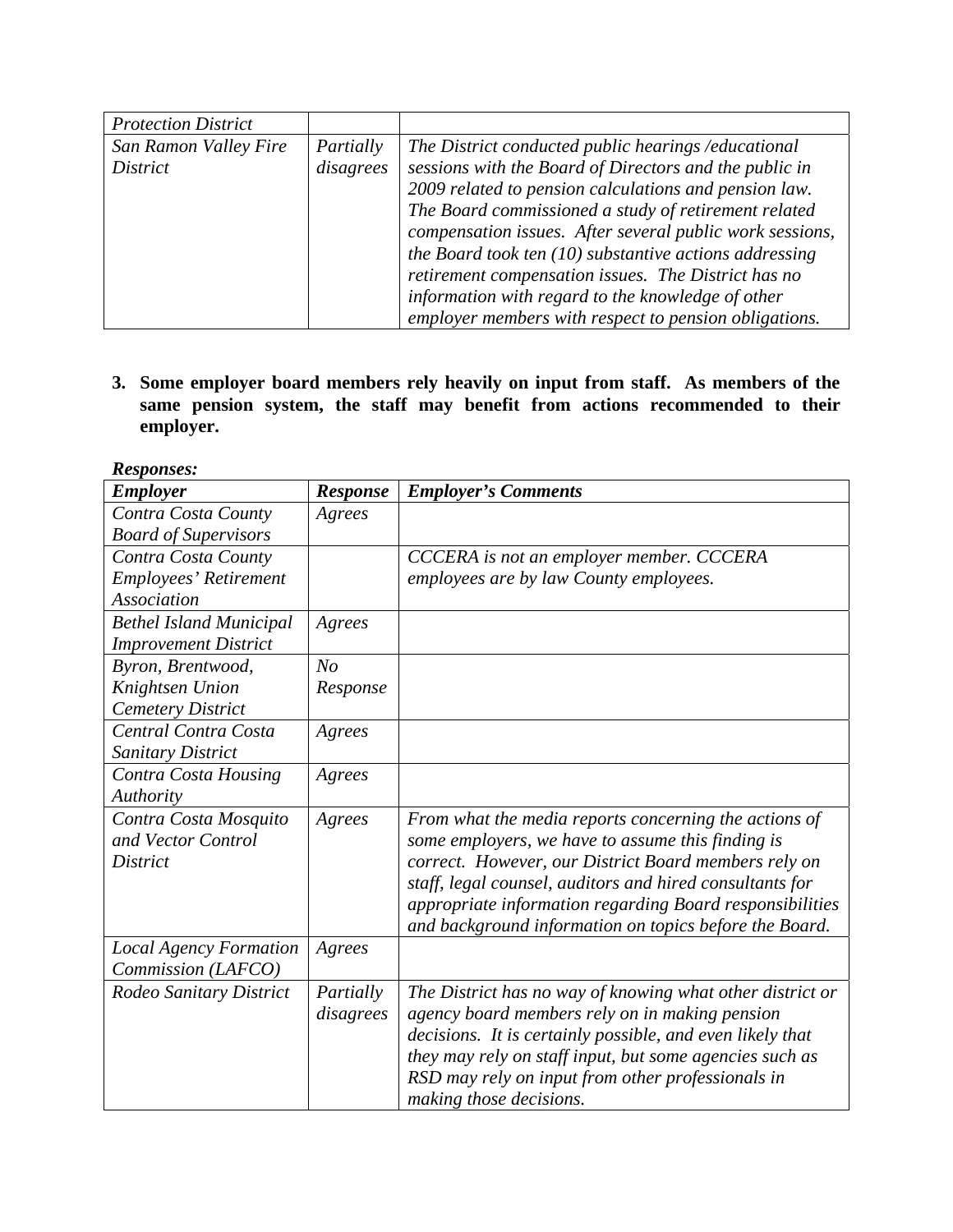| <b>In-Home Supportive</b><br>Services Authority<br>(IHSS) | Agrees                 |                                                                                                                                                                                                                                                                                                                                                                                                                                                                                  |
|-----------------------------------------------------------|------------------------|----------------------------------------------------------------------------------------------------------------------------------------------------------------------------------------------------------------------------------------------------------------------------------------------------------------------------------------------------------------------------------------------------------------------------------------------------------------------------------|
| First $5$ – Children &<br><b>Families Commission</b>      | Agrees                 | First 5 Contra Costa Commission rely on staff for<br>sufficient information to make informed, reasonable<br>decisions.                                                                                                                                                                                                                                                                                                                                                           |
| Contra Costa County<br><b>Fire Protection District</b>    | Agrees                 |                                                                                                                                                                                                                                                                                                                                                                                                                                                                                  |
| East Contra Costa Fire<br><b>Protection District</b>      | Agrees                 |                                                                                                                                                                                                                                                                                                                                                                                                                                                                                  |
| Moraga-Orinda Fire<br><i>District</i>                     | Partially<br>disagrees | Neither the District staff nor the Board of Directors has<br>any knowledge of the extent to which other CCCERA<br>member agency board members rely heavily on<br>recommendations from their respective staff. MOFD<br>acknowledges and agrees that a board should recognize<br>that staff advising a board may benefit from board<br>decisions.                                                                                                                                  |
| Rodeo-Hercules Fire<br><b>Protection District</b>         | Partially<br>disagrees | In many cases it is true. However, at the Rodeo-Hercules<br>Fire Protection District, the Board of Directors not only<br>has staff to advise them, but they also rely on outside<br>legal counsel and a contracted human resource provider.<br>Both of these advisers are consultants and not District<br>employees. They are both involved in giving advice<br>during the decision making process for pensions, salaries<br>and other benefits that District employees receive. |
| San Ramon Valley Fire<br><i>District</i>                  | Partially<br>disagrees | The District Board of Directors hires an outside<br>negotiator with regard to negotiation of collective<br>bargaining agreements. The negotiator reports directly<br>to the Board of Directors. The District has no<br>information with regard to the practices of other<br>employer members with respect to pension system<br>actions.                                                                                                                                          |

**4. Many of the pay elements and policies related to calculating final compensation are at the discretion of the employer member.** 

| <b>Employer</b>             | <b>Response</b> | <b>Employer's Comments</b>                                |
|-----------------------------|-----------------|-----------------------------------------------------------|
| Contra Costa County         | Partially       | The majority of the pay elements are collectively         |
| <b>Board of Supervisors</b> | disagrees       | bargained rather than discretionary and all of the        |
|                             |                 | policies related to calculating final compensation, by    |
|                             |                 | State law, are the sole discretion of the CCCERA          |
|                             |                 | Retirement Board. The CCCERA Board determines             |
|                             |                 | whether an item is includable in the calculation of Final |
|                             |                 | Average Pay.                                              |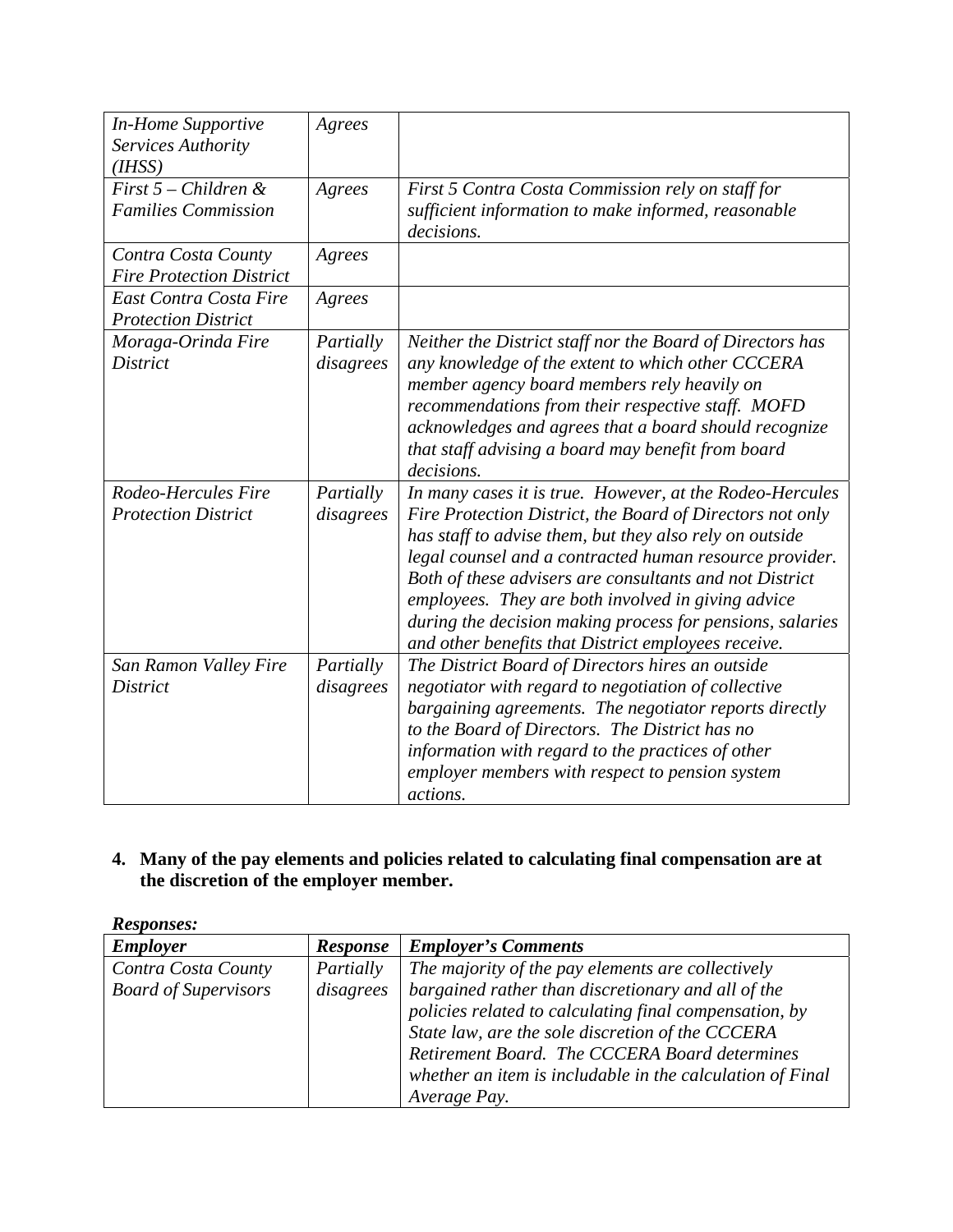| Contra Costa County                 |                  | CCCERA is not an employer member. CCCERA                   |
|-------------------------------------|------------------|------------------------------------------------------------|
| Employees' Retirement               |                  | employees are by law County employees.                     |
| <b>Association</b>                  |                  |                                                            |
| <b>Bethel Island Municipal</b>      | Agrees           |                                                            |
| <b>Improvement District</b>         |                  |                                                            |
| N <sub>O</sub><br>Byron, Brentwood, |                  |                                                            |
| Knightsen Union                     | Response         |                                                            |
| <b>Cemetery District</b>            |                  |                                                            |
| Central Contra Costa                | Agrees           |                                                            |
| <b>Sanitary District</b>            |                  |                                                            |
| Contra Costa Housing                | Partially        | Many of the pay elements are the result of collective      |
| Authority                           | disagrees        | bargaining. By state law, all policies relating to         |
|                                     |                  | calculating final compensation are at the sole discretion  |
|                                     |                  | of the CCCERA Retirement Board.                            |
| Contra Costa Mosquito               | Partially        | While we understand that employers have some               |
| and Vector Control                  | disagrees        | discretion as to what cash remuneration to provide its     |
| <b>District</b>                     |                  | employees and over issues such as "straddling",            |
|                                     |                  | retirement law, court decisions (Ventura) and legal        |
|                                     |                  | settlements (Paulson) have dictated what pay elements      |
|                                     |                  | need to be used in determining the Final Average Salary.   |
| <b>Local Agency Formation</b>       | Partially        | Pursuant to State law, policies related to calculating     |
| Commission (LAFCO)                  | disagrees        | final compensation are the sole discretion of the CCERA    |
|                                     |                  | Retirement Board. The CCCERA Board determines              |
|                                     |                  | whether an item is includable in the calculation of Final  |
|                                     |                  | Average Pay.                                               |
| Rodeo Sanitary District             | Agrees           |                                                            |
| <b>In-Home Supportive</b>           | Partially        | The majority of the pay elements are collectively          |
| Services Authority                  | disagrees        | bargained rather than discretionary and all of the         |
| (H <sub>ISS</sub> )                 |                  | policies related to calculating final compensation, by     |
|                                     |                  | State law, are the sole discretion of the CCCERA           |
|                                     |                  | Retirement Board. The CCCERA Board determines              |
|                                     |                  | whether an item is includable in the calculation of Final  |
|                                     |                  | Average Pay.                                               |
| First $5$ – Children &              | <b>Disagrees</b> | The First 5 Contra Costa Commission has discretion as      |
| <b>Families Commission</b>          |                  | to the setting of employee salaries and certain additional |
|                                     |                  | elements of employee compensation. However, the            |
|                                     |                  | County Employee's Retirement Law of 1937 and               |
|                                     |                  | CCCERA establish whether or not a particular pay           |
|                                     |                  | element must be included when calculating final            |
|                                     |                  | compensation for purposes of pension benefits. First 5     |
|                                     |                  | Contra Costa does not have the ability to exercise any     |
|                                     |                  | discretion as to whether or not an item of pay should be   |
|                                     |                  | included in final compensation calculations.               |
| Contra Costa County                 | Partially        | The majority of the pay elements are collectively          |
| <b>Fire Protection District</b>     | disagrees        | bargained rather than discretionary and all of the         |
|                                     |                  |                                                            |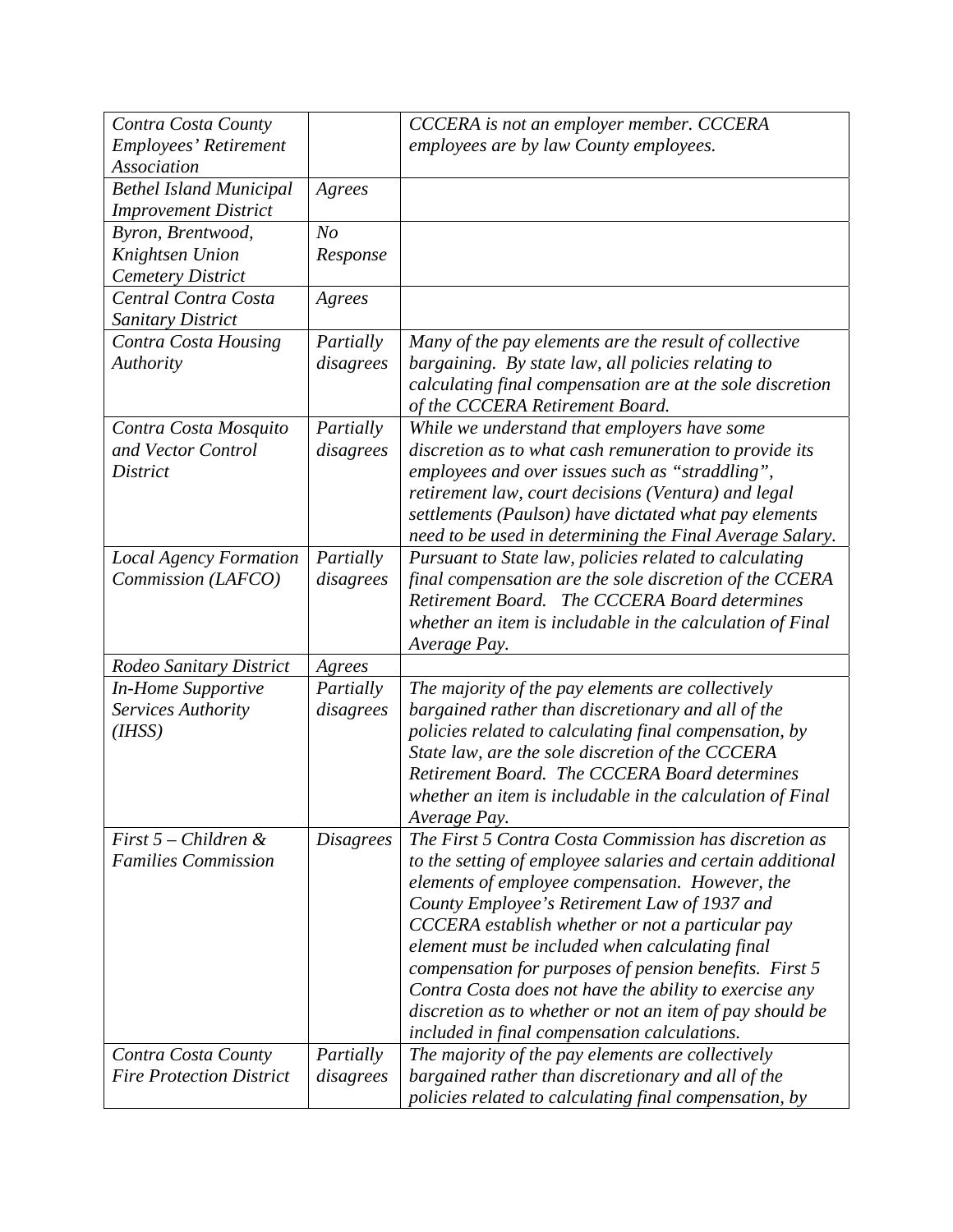|                                                      |        | State law, are the sole discretion of the CCCERA<br>Retirement Board. The CCCERA Board determines<br>whether an item is includable in the calculation of Final<br>Average Pay.                                                                                                                                                                                                                                                       |
|------------------------------------------------------|--------|--------------------------------------------------------------------------------------------------------------------------------------------------------------------------------------------------------------------------------------------------------------------------------------------------------------------------------------------------------------------------------------------------------------------------------------|
| East Contra Costa Fire<br><b>Protection District</b> | Agrees |                                                                                                                                                                                                                                                                                                                                                                                                                                      |
| Moraga-Orinda Fire<br>District                       | Agrees | The District agrees subject to the proviso that pay<br>elements and policies related to the calculation of final<br>compensation are subject to the meet and confer<br>obligations of the employer member agencies with<br>respect to collective bargaining agreements and subject<br>further to the policies of CCCERA and to legal principles<br>that may limit the Districts rights to act with respect to<br>existing employees. |
| Rodeo-Hercules Fire<br><b>Protection District</b>    | Agrees |                                                                                                                                                                                                                                                                                                                                                                                                                                      |
| San Ramon Valley Fire<br><i>District</i>             | Agrees | The District commissioned a study of pay elements and<br>policies by an outside retirement legal firm. The report<br>examined the calculation of final compensation. The<br>Board of Directors enacted ten (10) recommendations to<br>address final compensation issues.                                                                                                                                                             |

**5. Some employer member policies permitting pension spiking increase pension obligations, which in turn will annually increase the amount of pension funds needed.** 

| Responses:                                                         |                            |                                                                                                                                                                                                             |
|--------------------------------------------------------------------|----------------------------|-------------------------------------------------------------------------------------------------------------------------------------------------------------------------------------------------------------|
| <b>Employer</b>                                                    | <b>Response</b>            | <b>Employer's Comments</b>                                                                                                                                                                                  |
| Contra Costa County<br><b>Board of Supervisors</b>                 | Agrees                     | With clarification that the majority of "employer"<br>policies" that impact pensions are actually bargained<br>contracts with recognized employee organizations.                                            |
| Contra Costa County<br>Employees' Retirement<br><b>Association</b> |                            | CCCERA is not an employer member. CCCERA<br>employees are by law County employees.                                                                                                                          |
| <b>Bethel Island Municipal</b><br><b>Improvement District</b>      | Agrees                     |                                                                                                                                                                                                             |
| Byron, Brentwood,<br>Knightsen Union<br><b>Cemetery District</b>   | N <sub>O</sub><br>Response |                                                                                                                                                                                                             |
| Central Contra Costa<br><b>Sanitary District</b>                   | Agrees                     |                                                                                                                                                                                                             |
| Contra Costa Housing<br><i>Authority</i>                           | Agrees                     | However, many of HACCC's policies are a result of<br>collective bargaining. All policies relating to calculating<br>final compensation are at the sole discretion of the<br><b>CCCERA</b> Retirement Board. |
| Contra Costa Mosquito                                              | Agrees                     | From what the media reports concerning the actions of                                                                                                                                                       |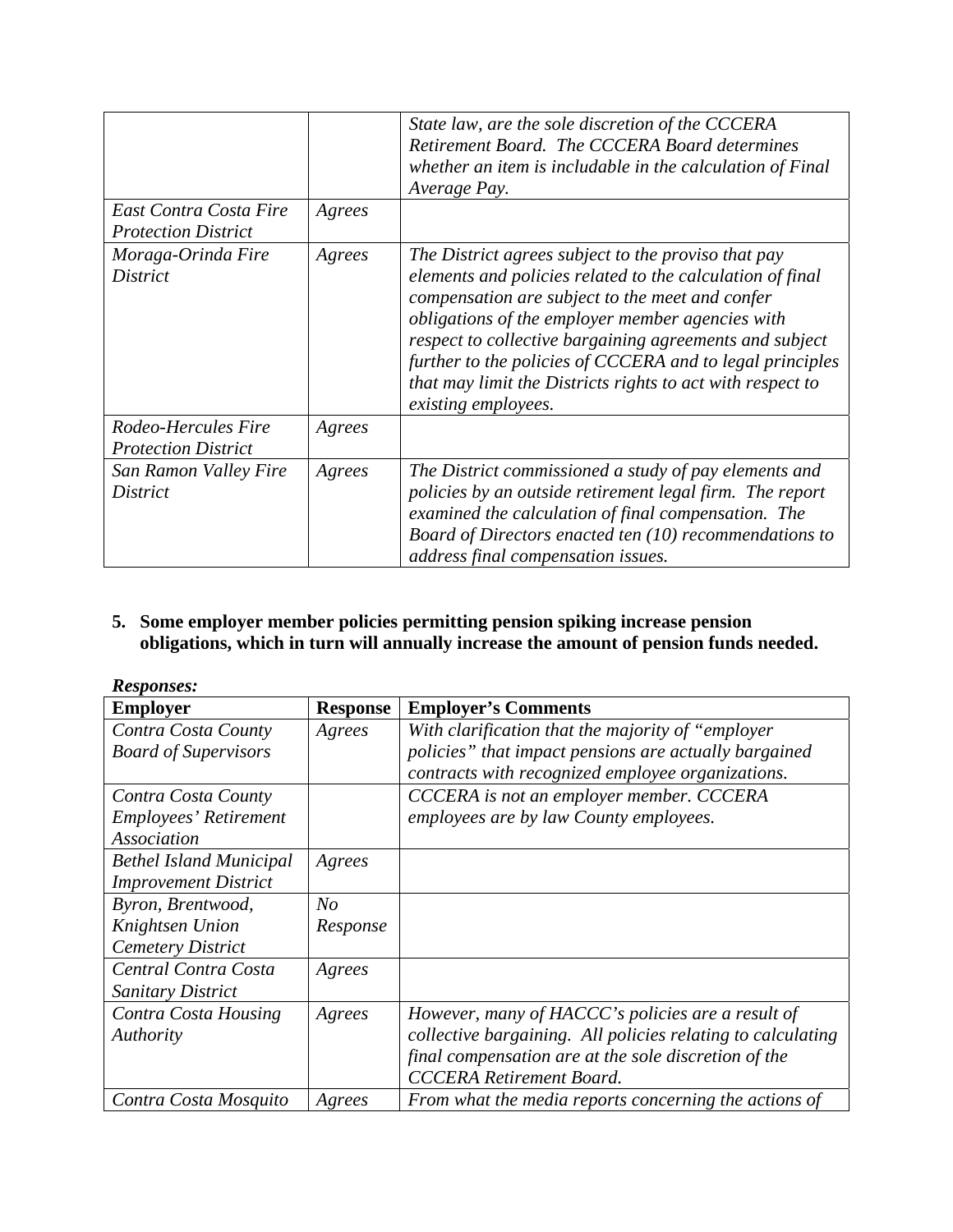| and Vector Control              |           | some employers, we have to assume this finding is                             |
|---------------------------------|-----------|-------------------------------------------------------------------------------|
| <b>District</b>                 |           | correct. However, our District has not adopted policies                       |
|                                 |           | that include pay items that factor into computing Final                       |
|                                 |           | Average Salary that are not collected through employer                        |
|                                 |           | and employee contribution rates.                                              |
| <b>Local Agency Formation</b>   | Agrees    |                                                                               |
| Commission (LAFCO)              |           |                                                                               |
| Rodeo Sanitary District         | Agrees    |                                                                               |
| <b>In-Home Supportive</b>       | Agrees    | With clarification that the majority of "employer                             |
| Services Authority              |           | policies" that impact pensions are actually bargained                         |
| (H <sub>ISS</sub> )             |           | contracts with recognized employee organizations.                             |
| First $5$ – Children &          | Partially | Multiple factors in addition to employer member policies                      |
| <b>Families Commission</b>      | disagrees | may affect the amount of funds needed to cover pension<br><i>obligations.</i> |
| Contra Costa County             | Agrees    | With clarification that the majority of "employer                             |
| <b>Fire Protection District</b> |           | policies" that impact pensions are actually bargained                         |
|                                 |           | contracts with recognized employee organizations.                             |
| East Contra Costa Fire          | Agrees    |                                                                               |
| <b>Protection District</b>      |           |                                                                               |
| Moraga-Orinda Fire              | Partially | The District agrees that policies of employer member                          |
| District                        | disagrees | agencies do permit the conversion of certain benefits to                      |
|                                 |           | pensionable compensation which has the consequence of                         |
|                                 |           | increasing pension benefits and member obligations.                           |
|                                 |           | The District observes that certain conversions of benefits                    |
|                                 |           | have occurred due to the policies and practices of                            |
|                                 |           | CCCERA over which the District had, and continues to                          |
|                                 |           | have, no control, which policies and practices have                           |
|                                 |           | increased pension costs. The District does not agree                          |
|                                 |           | with the use of the pejorative term "spiking" as it                           |
|                                 |           | suggests some sort of illegal action when in fact there is                    |
|                                 |           | not a commonly accepted definition for the term.                              |
| Rodeo-Hercules Fire             | Agrees    |                                                                               |
| <b>Protection District</b>      |           |                                                                               |
| San Ramon Valley Fire           |           | See #4 above with respect to the District. The District                       |
| <b>District</b>                 |           | has no information regarding other employer members.                          |

# **RECOMMENDATIONS**

**1. CCCERA, as the pension fund administrator, shall develop and make training available annually on pension fund law and management to employer members.** 

*Response from CCCERA* 

*Response: The recommendation requires further analysis. CCCERA is in the process of developing a questionnaire to assess the needs and educational requirements of the various*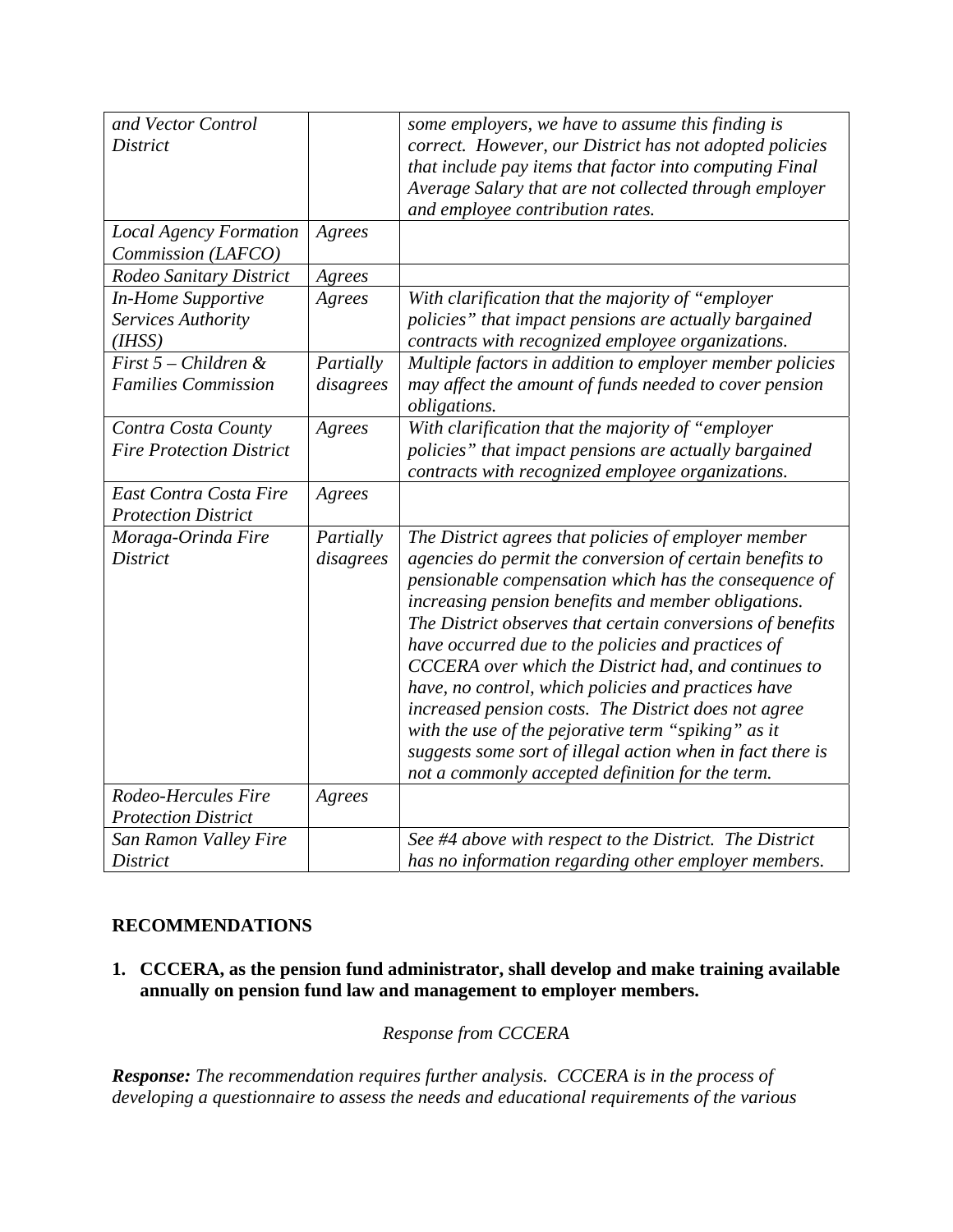*employer boards. After the questionnaire is completed, CCCERA may develop an annual educational seminar open to Board members of all member employers, to assist in meeting their educational needs.* 

# **2. Employer members shall adopt procedures that require board members/directors to annually attend pension fund training provided directly or indirectly by CCCERA.**

| <b>Employer</b>             | <b>Response</b> | <b>Employer's Comments</b>                                                                                             |
|-----------------------------|-----------------|------------------------------------------------------------------------------------------------------------------------|
| Contra Costa County         | Will not be     | CCCERA does not currently offer direct or indirect                                                                     |
| <b>Board of Supervisors</b> | implemented     | pension training. However, the Board of Supervisors                                                                    |
|                             |                 | recently conducted a Pension Workshop to educate the                                                                   |
|                             |                 | Board, employees, and the public regarding basic                                                                       |
|                             |                 | pension information and issues and future educational                                                                  |
|                             |                 | workshops will be held on a regular basis.                                                                             |
| <b>Bethel Island</b>        | Requires        | Requiring ALL board members/directors to annually                                                                      |
| Municipal                   | further         | attend pension fund training provided directly, or                                                                     |
| <b>Improvement District</b> | analysis        | indirectly, by CCCERA may not be appropriate for small                                                                 |
|                             |                 | special districts. Who should attend, and how often, may<br>depend upon the length of the training, the cost (if any), |
|                             |                 | previous training by board members, the remaining                                                                      |
|                             |                 | length of board member terms, and the time/accessibility                                                               |
|                             |                 | of the training. In small districts, sending the General                                                               |
|                             |                 | Manager and Administrative Assistant/Payroll Clerk,                                                                    |
|                             |                 | along with selected directors, would probably be more                                                                  |
|                             |                 | beneficial in both the sort and long run. The District will                                                            |
|                             |                 | draft and adopt a board policy addressing pension fund                                                                 |
|                             |                 | training requirements within 120 days of the CCCERA                                                                    |
|                             |                 | developing a pension fund training program.                                                                            |
| Byron, Brentwood,           | N <sub>O</sub>  |                                                                                                                        |
| Knightsen Union             | Response        |                                                                                                                        |
| <b>Cemetery District</b>    |                 |                                                                                                                        |
| Central Contra Costa        | Requires        | At the time CCCERA has not committed to develop                                                                        |
| <b>Sanitary District</b>    | further         | training. If and when CCCERA commits to develop and                                                                    |
|                             | analysis        | offer training, the District Board will consider adopting                                                              |
|                             |                 | procedures to require Board Members to annually attend<br>pension fund training provided by CCCERA within a            |
|                             |                 | month of receipt, and inform the Grand Jury of its                                                                     |
|                             |                 | considerations. During 2009 and 2010, the Board of                                                                     |
|                             |                 | Directors discussed the various issues and information                                                                 |
|                             |                 | regarding spiking, final annual salary (FAS), CCCERA's                                                                 |
|                             |                 | direction to depool the employers, post retirement health                                                              |
|                             |                 | benefits, the current and projected unfunded liability, AB                                                             |
|                             |                 | 1987 and SB 1425 bills, and the financial impact to the                                                                |
|                             |                 | District of future projected employer contribution rates                                                               |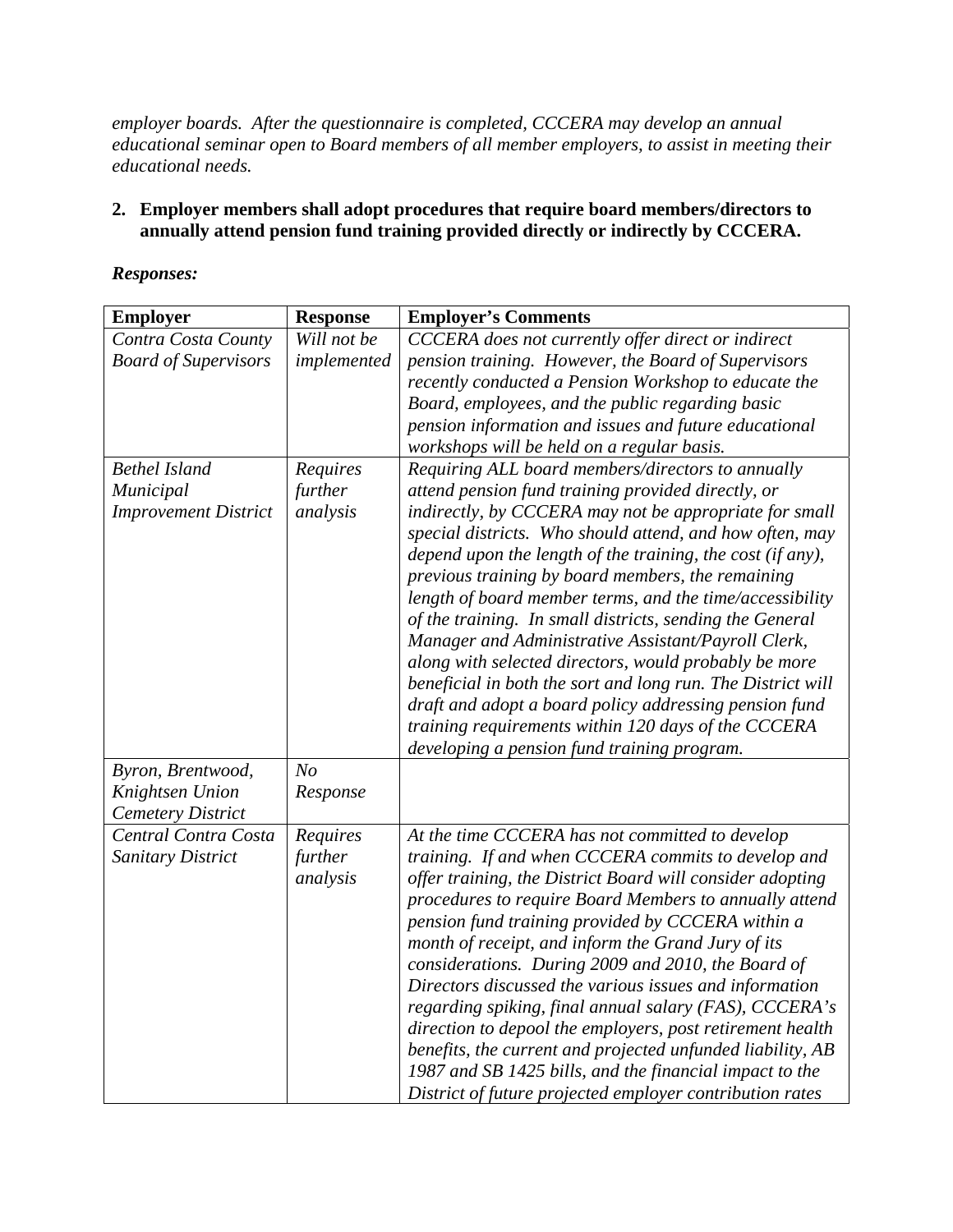|                            |               | approximately 13 times.                                                                                     |
|----------------------------|---------------|-------------------------------------------------------------------------------------------------------------|
| Contra Costa               | Will not be   | CCCERA does not currently offer pension fund training                                                       |
| <b>Housing Authority</b>   | implemented   | to Employer Members. However, if CCCERA offers this                                                         |
|                            |               | training in the future, HACC will access the training to                                                    |
|                            |               | determine if it would benefit Board and/or staff members.                                                   |
|                            |               | It should be noted that every member of the County's                                                        |
|                            |               | Board of Supervisors serves on HACCC's Board. The                                                           |
|                            |               | BOS recently held a Pension Workshop designed to                                                            |
|                            |               | educate the Board, County staff and the public about<br>basic pension issues. The BOS plans to hold regular |
|                            |               | educational workshops on the pension system in the                                                          |
|                            |               | future. HACCC is currently in the process of merging its                                                    |
|                            |               | Advisory Board with its governing Board of                                                                  |
|                            |               | Commissioners. When this is complete, three community                                                       |
|                            |               | members will join the existing members on the Board of                                                      |
|                            |               | Commissioners. These new members will receive                                                               |
|                            |               | training on basic pension issues.                                                                           |
| Contra Costa               | Will not be   | District Trustees welcome the opportunity to be provided                                                    |
| <b>Mosquito and Vector</b> | implemented   | such training by CCCERA. However, it would not be                                                           |
| <b>Control District</b>    | formally      | appropriate or fiscally prudent to make this an annual                                                      |
|                            |               | requirement for all 22 Trustees, given that our District                                                    |
|                            |               | pension costs are well under control and we have only                                                       |
|                            |               | five pay elements used in determining Final Average<br>Salary.                                              |
| Local Agency               | Will not be   | CCCERA does not currently offer direct or indirect                                                          |
| Formation                  | implemented   | pension fund training.                                                                                      |
| Commission                 |               |                                                                                                             |
| (LAFCO)                    |               |                                                                                                             |
| Rodeo Sanitary             | Will be       | Upon receipt of notification from CCCERA that such                                                          |
| <b>District</b>            | implemented   | pension fund training classes have been created.                                                            |
| <b>In-Home Supportive</b>  | Will not be   | CCCERA does not currently offer direct or indirect                                                          |
| Services Authority         | implemented   | pension training. However, the Board of Supervisors                                                         |
| (H <sub>ISS</sub> )        |               | recently conducted a Pension Workshop to educate the                                                        |
|                            |               | Board, employees, and the public regarding basic                                                            |
|                            |               | pension information and issues and future educational                                                       |
| First $5$ – Children &     | Will be       | workshops will be held on a regular basis.<br>To our knowledge, CCCERA does not provide such                |
| <b>Families Commission</b> | implemented   | training for board members; however First 5 Contra                                                          |
|                            | in the future | Costa will invite CCCERA to provide updates and                                                             |
|                            |               | pension information at Commission meetings annually.                                                        |
| Contra Costa County        | Will not be   | CCCERA does not currently offer direct or indirect                                                          |
| <b>Fire Protection</b>     | implemented   | pension training. However, the Board of Supervisors                                                         |
| <b>District</b>            |               | recently conducted a Pension Workshop to educate the                                                        |
|                            |               | Board, employees, and the public regarding basic                                                            |
|                            |               | pension information and issues and future educational                                                       |
|                            |               | workshops will be held on a regular basis.                                                                  |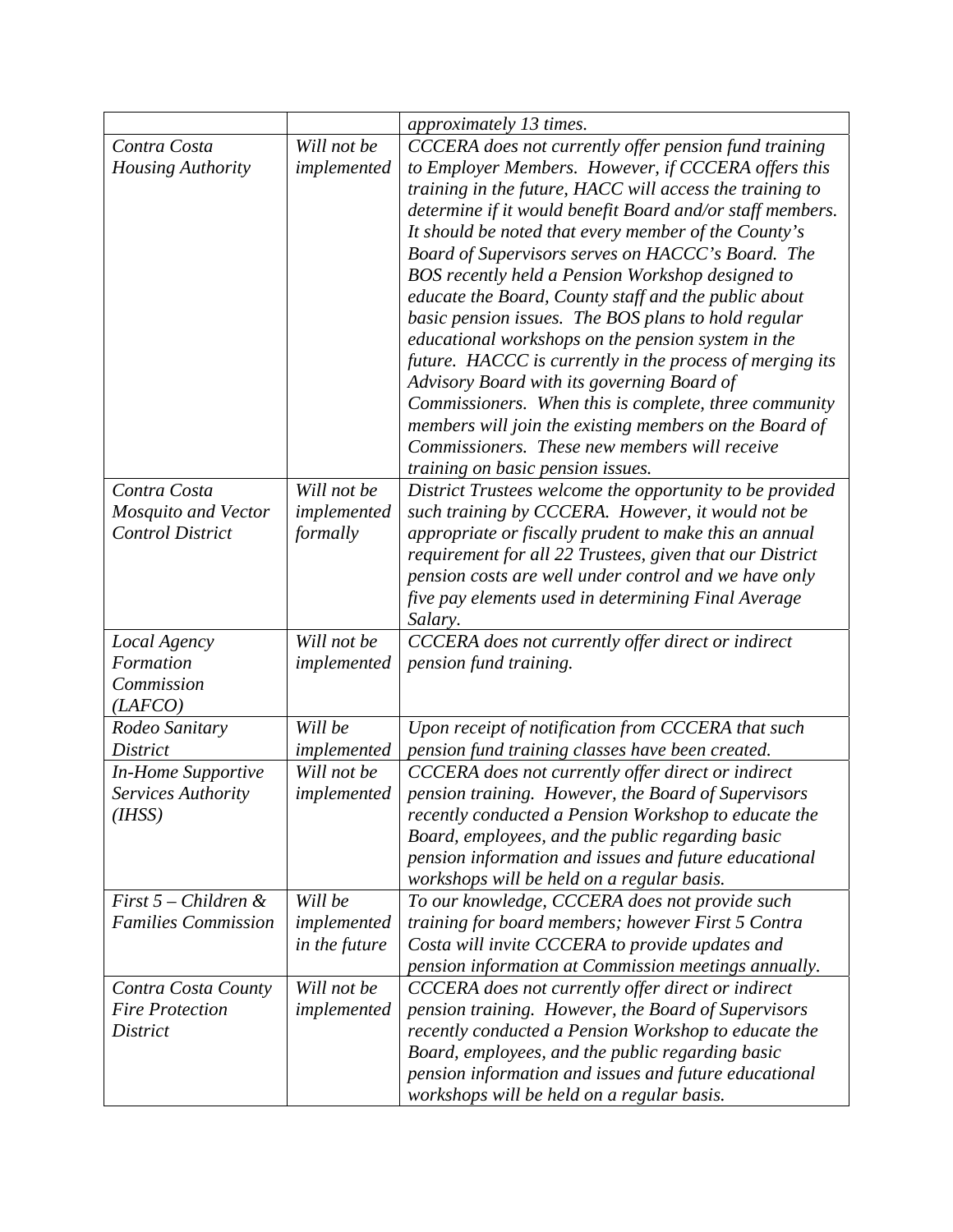| East Contra Costa<br><b>Fire Protection</b><br><b>District</b> |                        | The District is willing to send Board Members and Staff<br>to annual training regarding the retirement system.                                                                                                                                                                                                                                                                                                                                                                                                                                                                                                                                                                                                          |
|----------------------------------------------------------------|------------------------|-------------------------------------------------------------------------------------------------------------------------------------------------------------------------------------------------------------------------------------------------------------------------------------------------------------------------------------------------------------------------------------------------------------------------------------------------------------------------------------------------------------------------------------------------------------------------------------------------------------------------------------------------------------------------------------------------------------------------|
| Moraga-Orinda Fire<br><i>District</i>                          | Partially<br>disagrees | The District Board agrees with a recommendation for<br>periodic training or education of Board members on<br>pension fund matters, and has therefore taken steps to<br>see that ongoing education of District Board members<br>occurs through its legal counsel, which counsel is<br>knowledgeable in such matters. The District Board does<br>not consider CCCERA to be the appropriate body to<br>provide or sponsor training of District Board members<br>because CCCERA's legal and economic interests may be<br>adverse to those of the District and CCERA's past<br>policies may have resulted, and may continue to result, in<br>the imposition of greater costs upon the District than<br>were required by law. |
| Rodeo-Hercules Fire<br><b>Protection District</b>              | Will be<br>implemented | It is the intent of the District Board of Directors to<br>develop a procedure that will include the requirement<br>that all Directors attend annual training, when provided<br>by CCCERA. The Board shall complete the required<br>procedure within 6 months.                                                                                                                                                                                                                                                                                                                                                                                                                                                           |
| San Ramon Valley<br><b>Fire District</b>                       | Will be<br>implemented | Implementation will be subject to the parameters of the<br>training program offered by CCCERA. Any training<br>opportunities would be welcomed. Implementation of<br>procedures related to said training would depend upon<br>the process for the delivery of training. Some options<br>may include: training delivered at scheduled CCCERA or<br>member agency Board meetings; training delivered at<br>CCERA offices; training delivered on-line; group<br>training; or individual training.                                                                                                                                                                                                                          |

**3. Within 120 days of this report CCCERA and its employer members shall review the list of current pay elements to determine which elements are required to be included by law, which are optional and which by law are to be excluded. If a pay element is not permitted by law, action shall be taken to comply with the law. Additionally, a review shall be done when employee labor contracts or agreements are negotiated.** 

| <b>Employer</b>             | <b>Response</b>    | <b>Employer's Comments</b>                                       |
|-----------------------------|--------------------|------------------------------------------------------------------|
| Contra Costa County         | Has been           |                                                                  |
| <b>Board of Supervisors</b> | <i>implemented</i> |                                                                  |
| <b>Bethel Island</b>        | Will be            | This recommendation will be implemented when                     |
| <i>Municipal</i>            |                    | implemented   CCCERA organizes their review and invites employer |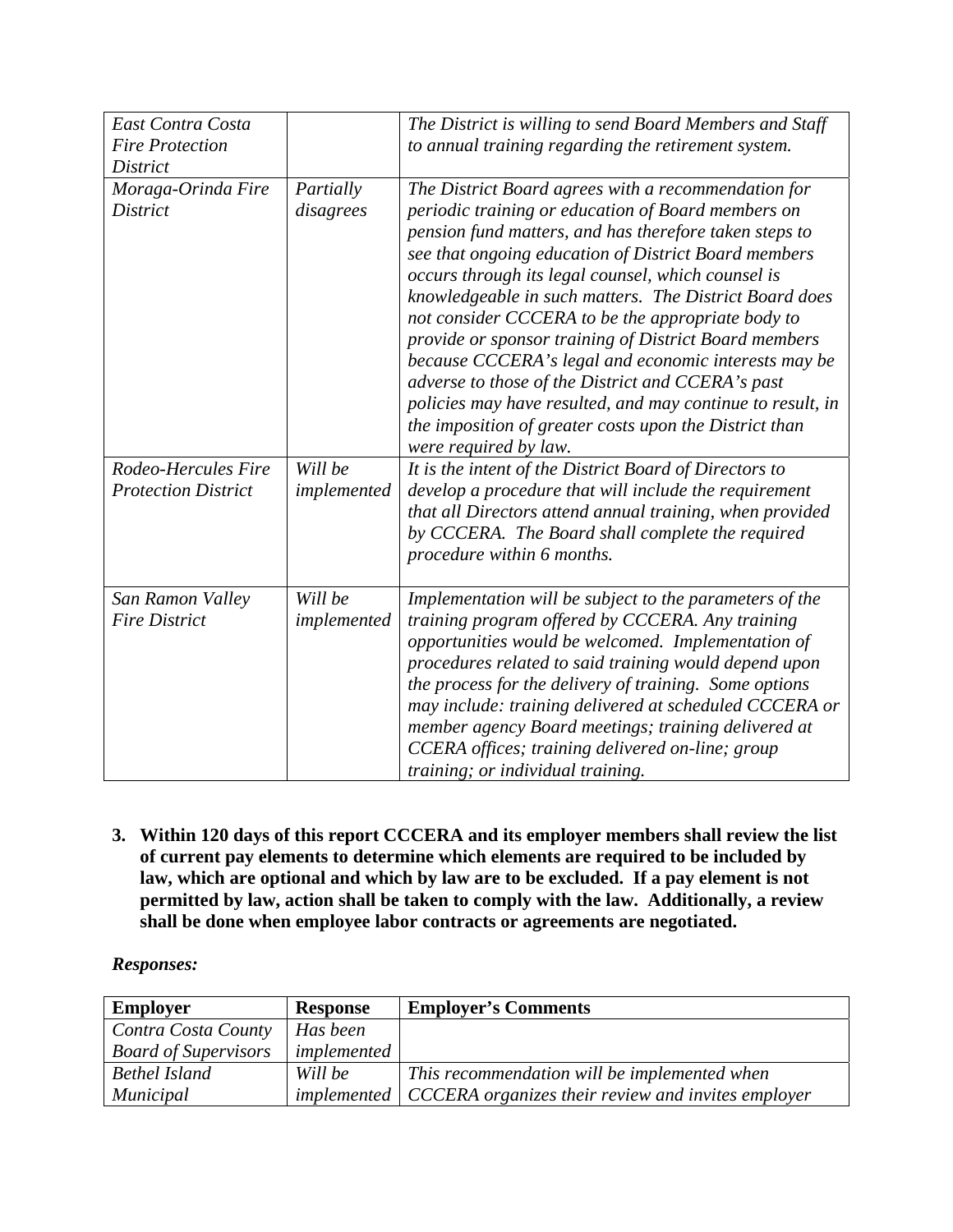| <b>Improvement District</b> |                | members, hopefully of similar/like groups, to participate.                                                        |
|-----------------------------|----------------|-------------------------------------------------------------------------------------------------------------------|
| Byron, Brentwood,           | N <sub>O</sub> |                                                                                                                   |
| Knightsen Union             | Response       |                                                                                                                   |
| <b>Cemetery District</b>    |                |                                                                                                                   |
| Central Contra Costa        | Has been       | A detailed list of all terminal pay codes and pay types has                                                       |
| <b>Sanitary District</b>    | implemented    | been provided to the Board. The CCCERA staff reviewed                                                             |
|                             |                | all District pay codes for retirement benefit calculation                                                         |
|                             |                | and directed CCCSD staff regarding their inclusion or                                                             |
|                             |                | exclusion for retirement benefit calculations. It is our                                                          |
|                             |                | understanding that all District pay elements included in                                                          |
|                             |                | the final compensation are allowed by law. Regarding                                                              |
|                             |                | the last sentence of this recommendation, our labor                                                               |
|                             |                | contracts run until April 17, 2012. The District plans to<br>review the pay codes and types before the next       |
|                             |                | negotiations to ensure that there have been no changes in                                                         |
|                             |                | law since the last review as conducted.                                                                           |
| Contra Costa                | Has been       | The recommendation is already in practice at HACCC                                                                |
| <b>Housing Authority</b>    | implemented    | and will continue. CCCERA has the authority and                                                                   |
|                             |                | responsibility to review pay elements and determine                                                               |
|                             |                | which are to be included in the final calculation of                                                              |
|                             |                | compensation. As such, CCCERA will inform HACCC if                                                                |
|                             |                | any elements are optional or excluded. HACCC                                                                      |
|                             |                | currently conducts reviews of any newly proposed pay                                                              |
|                             |                | elements to ensure the pension/budgetary costs of such                                                            |
|                             |                | are affordable. HACCC will continue conducting these                                                              |
| Contra Costa                | Has been       | reviews in the future.                                                                                            |
| <b>Mosquito and Vector</b>  | implemented    | The District's list of pay items used in computing Final<br>Average Salary are limited to five items, comply with |
| <b>Control District</b>     |                | retirement law and are factored into District contribution                                                        |
|                             |                | rates to CCCERA.                                                                                                  |
| Local Agency                | Will be        | LAFCO will work with the County Auditor and CCCERA                                                                |
| Formation                   | implemented    | and comply with all applicable laws. LAFCO currently                                                              |
| Commission                  |                | employs two full-time employees, and neither is subject to                                                        |
| (LAFCO)                     |                | labor contracts or agreements. A preliminary review                                                               |
|                             |                | shows a limited number of pay elements (i.e. pay/pay                                                              |
|                             |                | adjustments, auto allowance, sale of vacation).                                                                   |
| Rodeo Sanitary              | Will be        | Upon receipt of notification from CCCERA that it has                                                              |
| District                    | implemented    | completed an analysis of current pay elements and                                                                 |
|                             |                | provides information to RSD about which such elements                                                             |
|                             |                | are optional or required by law. After that information                                                           |
|                             |                | has been received, RSD will then conduct a review of its                                                          |
|                             |                | current pension plan elements to determine compliance                                                             |
|                             |                | with law and to discuss at the Board actions which may                                                            |
|                             |                | be necessary to bring RSD Pension Plan into<br>compliance.                                                        |
| <b>In-Home Supportive</b>   | Has been       |                                                                                                                   |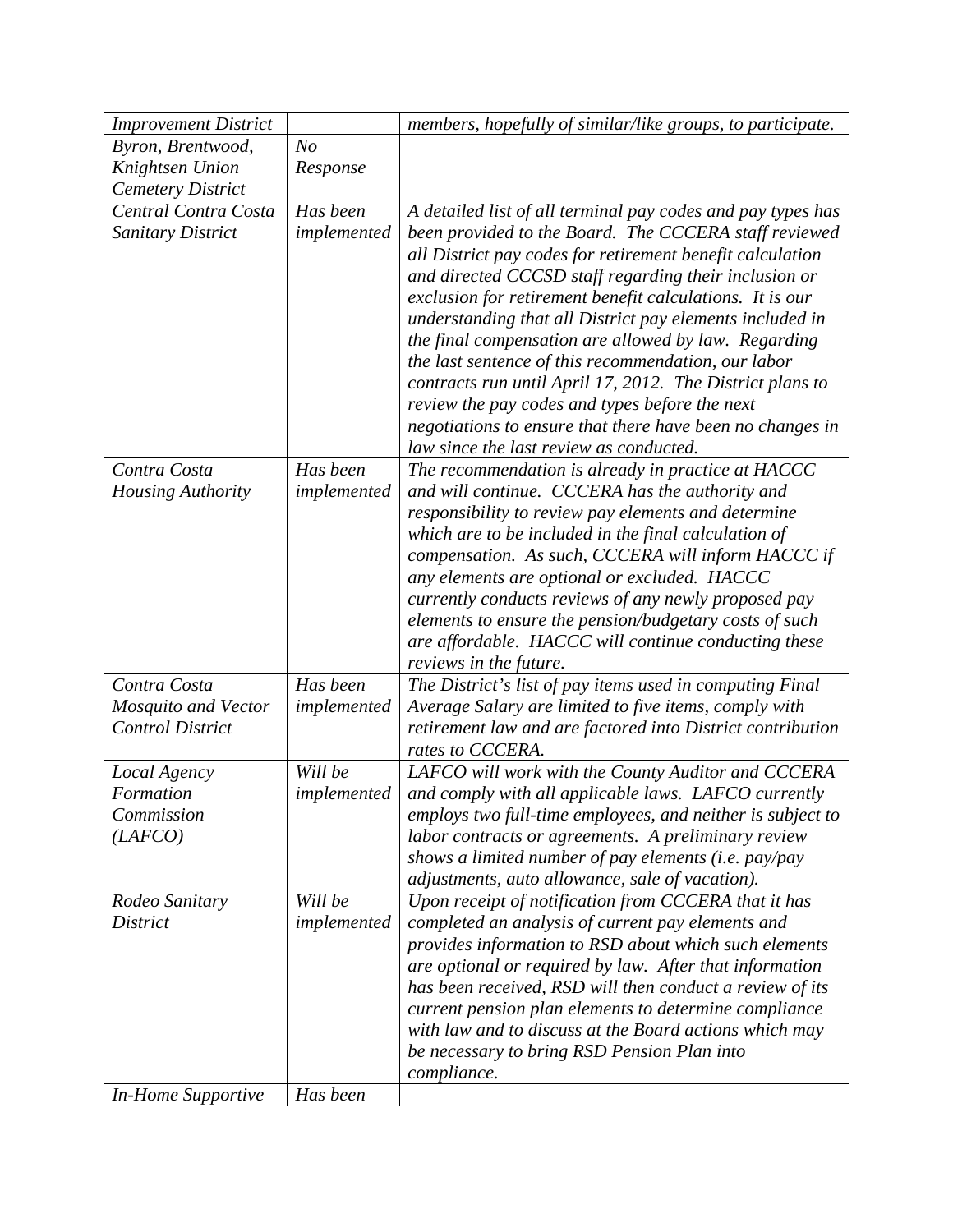| Services Authority         | implemented |                                                                                                                       |
|----------------------------|-------------|-----------------------------------------------------------------------------------------------------------------------|
| (H <sub>ISS</sub> )        |             |                                                                                                                       |
| First $5$ – Children &     | Has been    | CCCERA has ultimate authority to determine how pay                                                                    |
| <b>Families Commission</b> | implemented | elements are to be considered in pension calculations.                                                                |
| Contra Costa County        | Has been    |                                                                                                                       |
| <b>Fire Protection</b>     | implemented |                                                                                                                       |
| <i>District</i>            |             |                                                                                                                       |
| East Contra Costa          |             | The District will review all its employee labor                                                                       |
| <b>Fire Protection</b>     |             | agreements and contracts prior to commencing                                                                          |
| <b>District</b>            |             | negotiations. The District will comply with Local, State                                                              |
|                            |             | and Federal laws.                                                                                                     |
| Moraga-Orinda Fire         | Has been    | The Moraga-Orinda Fire District has already                                                                           |
| <b>District</b>            | implemented | implemented the steps included in this recommendation                                                                 |
|                            |             | back in January 2010 when it mandated District Counsel                                                                |
|                            |             | to review and evaluate which pay elements are required                                                                |
|                            |             | to be included by law, which are optional and which by                                                                |
|                            |             | law are to be excluded. The findings of that study were                                                               |
|                            |             | presented at a District Board meeting on February 17,                                                                 |
|                            |             | 2010. The Moraga-Orinda Fire District will instruct                                                                   |
|                            |             | District Counsel to re-evaluate all pay elements and, if                                                              |
|                            |             | appropriate, provide in a written report further guidance                                                             |
|                            |             | to the District if requisite. This report, if any, will be                                                            |
|                            |             | available by August 20, 2010. The Fire District has                                                                   |
|                            |             | provided CCCERA a current list of Moraga-Orinda Fire                                                                  |
|                            |             | District's pay elements for their review and evaluation.<br>The District notes that to the extent that action on this |
|                            |             |                                                                                                                       |
|                            |             | recommendation implicates matters with the scope of                                                                   |
|                            |             | representation of recognized employee bargaining<br>groups that any such action will first be subject to the          |
|                            |             | obligations of the District to meet and confer with                                                                   |
|                            |             | effected employee bargaining groups and subject to the                                                                |
|                            |             | existence of collective bargaining agreements and to                                                                  |
|                            |             | legal principles that may limit the Districts rights to act                                                           |
|                            |             | with respect to existing employees.                                                                                   |
| Rodeo-Hercules Fire        | Will be     | The District is in the process of reviewing the pay                                                                   |
| <b>Protection District</b> | implemented | elements. Currently the District utilizes 14 pay codes.                                                               |
|                            |             | The pay codes are used for base monthly salary, EMT                                                                   |
|                            |             | pay, Paramedic pay, Longevity pay, Vacation sell back,                                                                |
|                            |             | Holiday pay, and Uniform allowance. In conjunction                                                                    |
|                            |             | with CCCERA, a determination will be made if the pay                                                                  |
|                            |             | elements are in compliance with current law. If any of                                                                |
|                            |             | the pay elements are not in compliance with the law, the                                                              |
|                            |             | District will modify the pay elements to be in compliance.                                                            |
|                            |             | The District will review all pay elements prior to the                                                                |
|                            |             | expiration on September 30, 2012 of its Memorandum of                                                                 |
|                            |             | Understanding with United Professional Fire Fighters,                                                                 |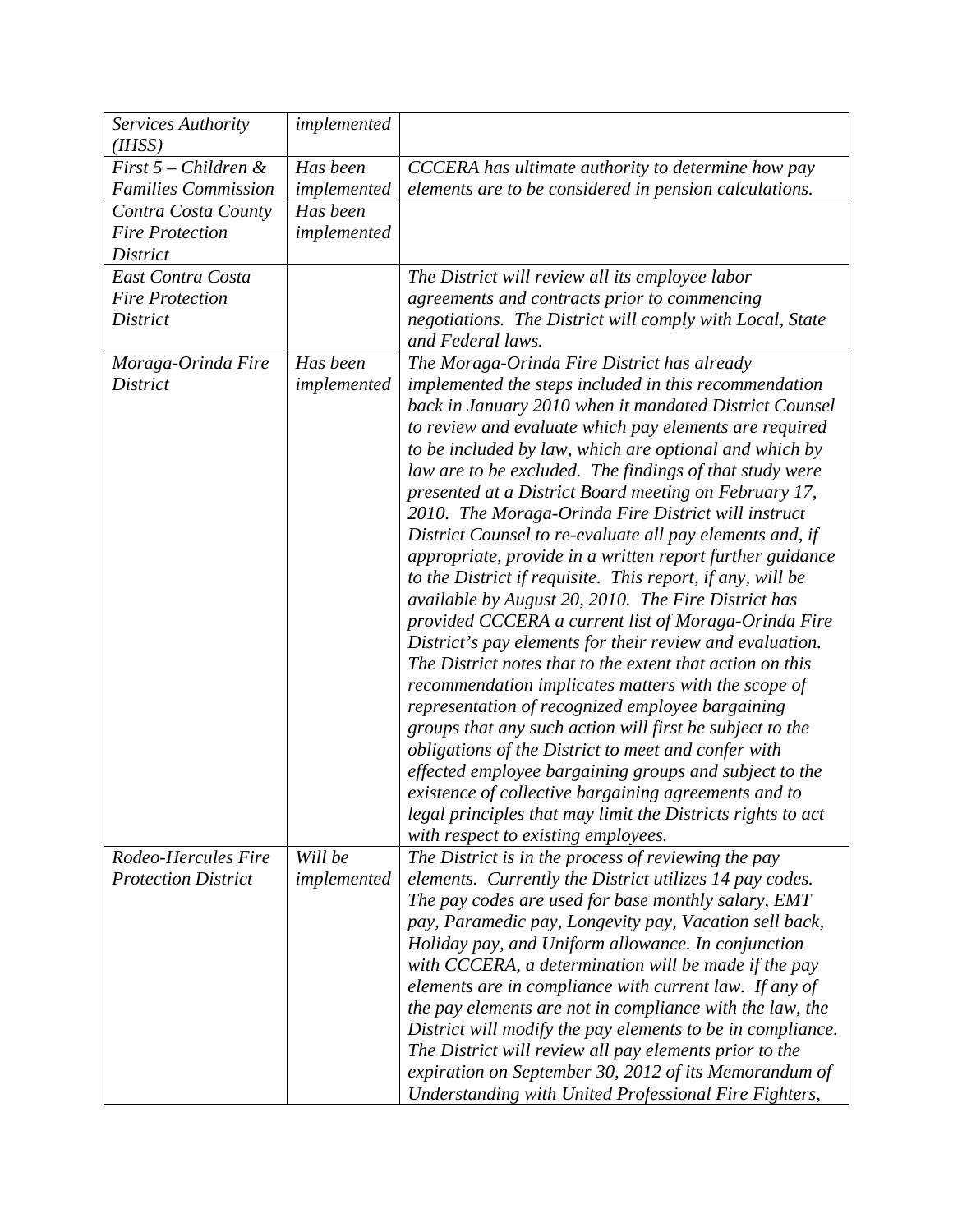|                      |         | <i>LA.F.F. Local 1230.</i>                                               |
|----------------------|---------|--------------------------------------------------------------------------|
| San Ramon Valley     | Will be | The inventory of current pay elements will be concluded                  |
| <i>Fire District</i> |         | implemented $\vert$ in the next 120 days. The District's labor agreement |
|                      |         | expires on March 31, 2011.                                               |

**4. Within 120 days CCCERA and employer members shall evaluate the current and future budget impact of pay elements. If employer and employee contributions plus projected investment income do not cover pension costs, employer members shall consider appropriate action to eliminate or modify those pay elements.** 

| <b>Employer</b>                             | <b>Response</b> | <b>Employer's Comments</b>                                 |
|---------------------------------------------|-----------------|------------------------------------------------------------|
| Contra Costa County                         | Has been        | It is County policy to annually review all pension costs   |
| <b>Board of Supervisors</b>                 | implemented     | and to adopt and budget rates reported by CCCERA to        |
|                                             |                 | cover all projected pension costs. Additionally, the       |
|                                             |                 | County is actively working on a strategic plan for         |
|                                             |                 | pension reform.                                            |
| <b>Bethel Island</b>                        | Will be         | This recommendation will hopefully be implemented          |
| Municipal                                   | implemented     | following the pension fund training and the review of      |
| <b>Improvement District</b>                 |                 | current pay elements. CCCERA would be the lead             |
|                                             |                 | agency to provide the current pension costs and            |
|                                             |                 | projected investment income. Each employer member          |
|                                             |                 | shall CONSIDER appropriate action to eliminate or          |
|                                             |                 | modify those pay elements. However, for small special      |
|                                             |                 | districts with only a few employees in the pension         |
|                                             |                 | system, even eliminating all elements for district         |
|                                             |                 | employees would have little to no effect on the overall    |
|                                             |                 | pension shortfall and could cause financial hardship to    |
|                                             |                 | individual employees.                                      |
| Byron, Brentwood,                           | No Response     |                                                            |
| Knightsen Union<br><b>Cemetery District</b> |                 |                                                            |
| Central Contra Costa                        | First           | Regarding first sentence: This portion of the              |
| <b>Sanitary District</b>                    | sentence has    | recommendation has been implemented for the District.      |
|                                             | been            | A Ten Year Financial Plan is submitted to the Board in     |
|                                             | implemented;    | January of each year for its consideration. District staff |
|                                             | second          | reviews the assumptions and calculations with the          |
|                                             | sentence        | Board and recommends a multi-year rate structure. All      |
|                                             | requires        | revenue and expenses are projected with the                |
|                                             | further         | corresponding rate impact over the ten years of the        |
|                                             | analysis.       | plan. The 2010 Ten Year Financial Plan used                |
|                                             |                 | CCCERA's most recent rate projections as of January        |
|                                             |                 | 2010; the District will use CCCERA's updated rate          |
|                                             |                 | projections in next year's Financial Plan.                 |
|                                             |                 | Regarding second sentence: This portion requires           |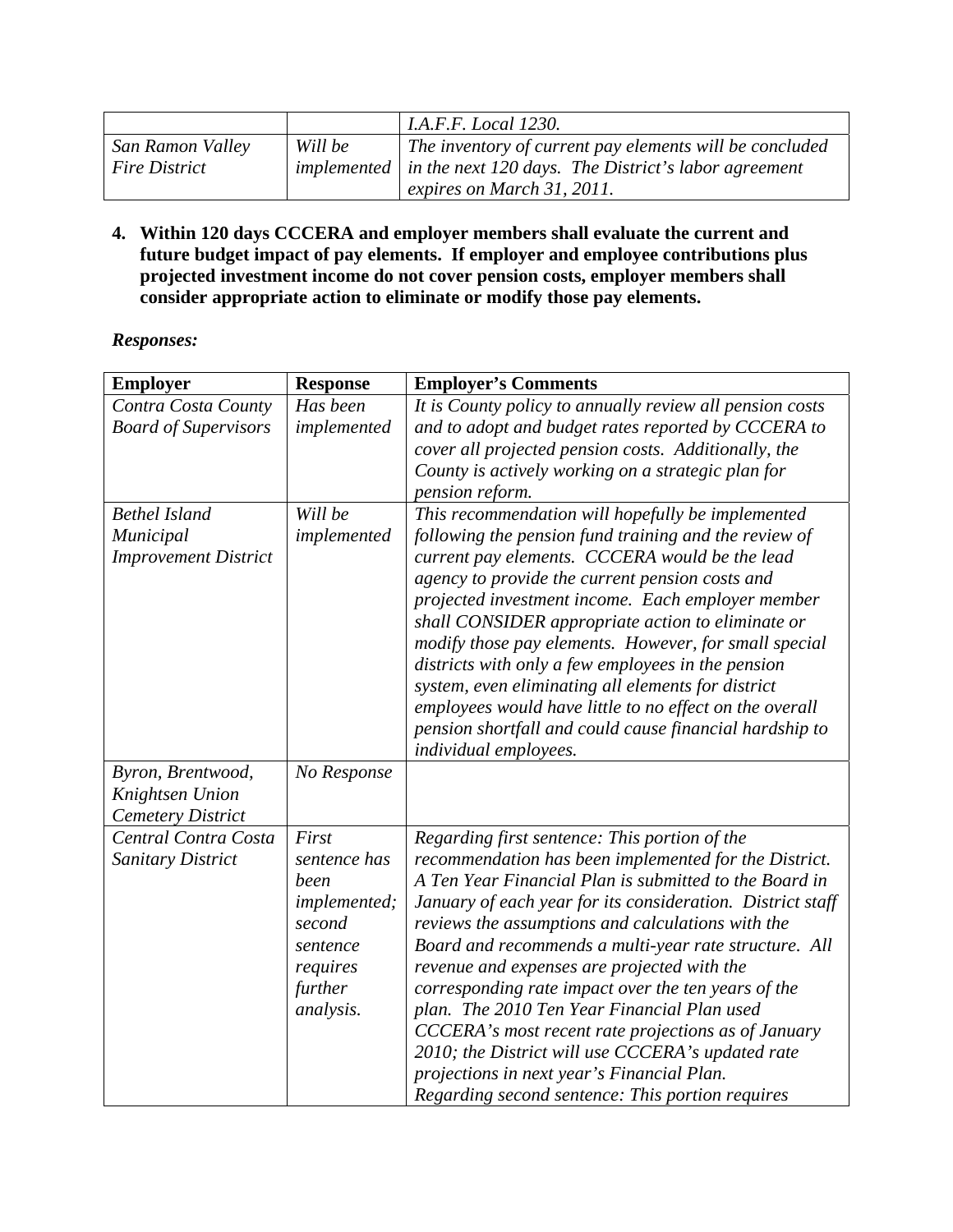|                                                |                         | further analysis. The District' employer contributions<br>plus employee contributions required by CCCERA cover<br>both our current obligation and an amortizing charge to<br>pay for the unfunded actuarial accrued liability (UAAL),<br>which is currently about $40\%$ of the total rate. Thus, in<br>the past, the contributions plus projected investment<br>income have not covered pension costs. The CCCERA<br>pension funds are estimated to be 80% funded. Since<br>the District pays a portion of the UAAL in its annual<br>contributions to CCCERA each year, the District is<br>scheduled to pay off its UAAL within eighteen years.<br>CCCERA is moving to de-pool the employers. This may<br>increase the District's employer contribution and<br>UAAL. The CCCERA's Actuary has indicated an<br>August 2010 timeframe to develop de-pooling data and<br>conclusions for employer review. After employers have<br>reviewed the de-pooling information, the District<br>anticipates CCCERA will de-pool the employers. When<br>this is complete, the District will be able to evaluate the<br>impact of the new rates on the District. These rates will<br>be used in the Ten Year Financial model updated which<br>will be reviewed by the Board of Directors in January<br>2011. The pay codes that can be considered to be<br>changed are governed by the three District bargaining<br>unit labor agreements which expire April 17, 2012. The<br>District is required under California Labor Code to<br>honor the terms and conditions of these current<br>memoranda of understanding. Changes in the pay<br>codes will be considered as appropriate when the new<br>labor agreements are negotiated. |
|------------------------------------------------|-------------------------|-----------------------------------------------------------------------------------------------------------------------------------------------------------------------------------------------------------------------------------------------------------------------------------------------------------------------------------------------------------------------------------------------------------------------------------------------------------------------------------------------------------------------------------------------------------------------------------------------------------------------------------------------------------------------------------------------------------------------------------------------------------------------------------------------------------------------------------------------------------------------------------------------------------------------------------------------------------------------------------------------------------------------------------------------------------------------------------------------------------------------------------------------------------------------------------------------------------------------------------------------------------------------------------------------------------------------------------------------------------------------------------------------------------------------------------------------------------------------------------------------------------------------------------------------------------------------------------------------------------------------------------------------------------------------------------------------------------------------|
| Contra Costa<br><b>Housing Authority</b>       | Has been<br>implemented | This is already in practice at HACCC and will continue.<br>CCCERA annually provides HACCC with information<br>concerning the cost of pay elements. This information is<br>then used in the preparation of HACCC's yearly budget.                                                                                                                                                                                                                                                                                                                                                                                                                                                                                                                                                                                                                                                                                                                                                                                                                                                                                                                                                                                                                                                                                                                                                                                                                                                                                                                                                                                                                                                                                      |
|                                                |                         | At present, employer and employee contributions cover<br><i>pension costs.</i>                                                                                                                                                                                                                                                                                                                                                                                                                                                                                                                                                                                                                                                                                                                                                                                                                                                                                                                                                                                                                                                                                                                                                                                                                                                                                                                                                                                                                                                                                                                                                                                                                                        |
| Contra Costa                                   | Will not be             | An independent actuarial study is costly; such cost is not                                                                                                                                                                                                                                                                                                                                                                                                                                                                                                                                                                                                                                                                                                                                                                                                                                                                                                                                                                                                                                                                                                                                                                                                                                                                                                                                                                                                                                                                                                                                                                                                                                                            |
| Mosquito and Vector<br><b>Control District</b> | implemented             | warranted, given that the District's pension costs are<br>carefully budgeted and well under control as stated<br>previously. The District already strives to comply with<br>all legal requirements regarding pension law and full                                                                                                                                                                                                                                                                                                                                                                                                                                                                                                                                                                                                                                                                                                                                                                                                                                                                                                                                                                                                                                                                                                                                                                                                                                                                                                                                                                                                                                                                                     |
|                                                |                         | disclosure of projected costs to the District Board of<br>present and any proposed changes to benefits. We<br>wholly rely on CCCERA to compute and collect                                                                                                                                                                                                                                                                                                                                                                                                                                                                                                                                                                                                                                                                                                                                                                                                                                                                                                                                                                                                                                                                                                                                                                                                                                                                                                                                                                                                                                                                                                                                                            |
|                                                |                         | appropriate contributions to cover present and future<br><i>obligations.</i>                                                                                                                                                                                                                                                                                                                                                                                                                                                                                                                                                                                                                                                                                                                                                                                                                                                                                                                                                                                                                                                                                                                                                                                                                                                                                                                                                                                                                                                                                                                                                                                                                                          |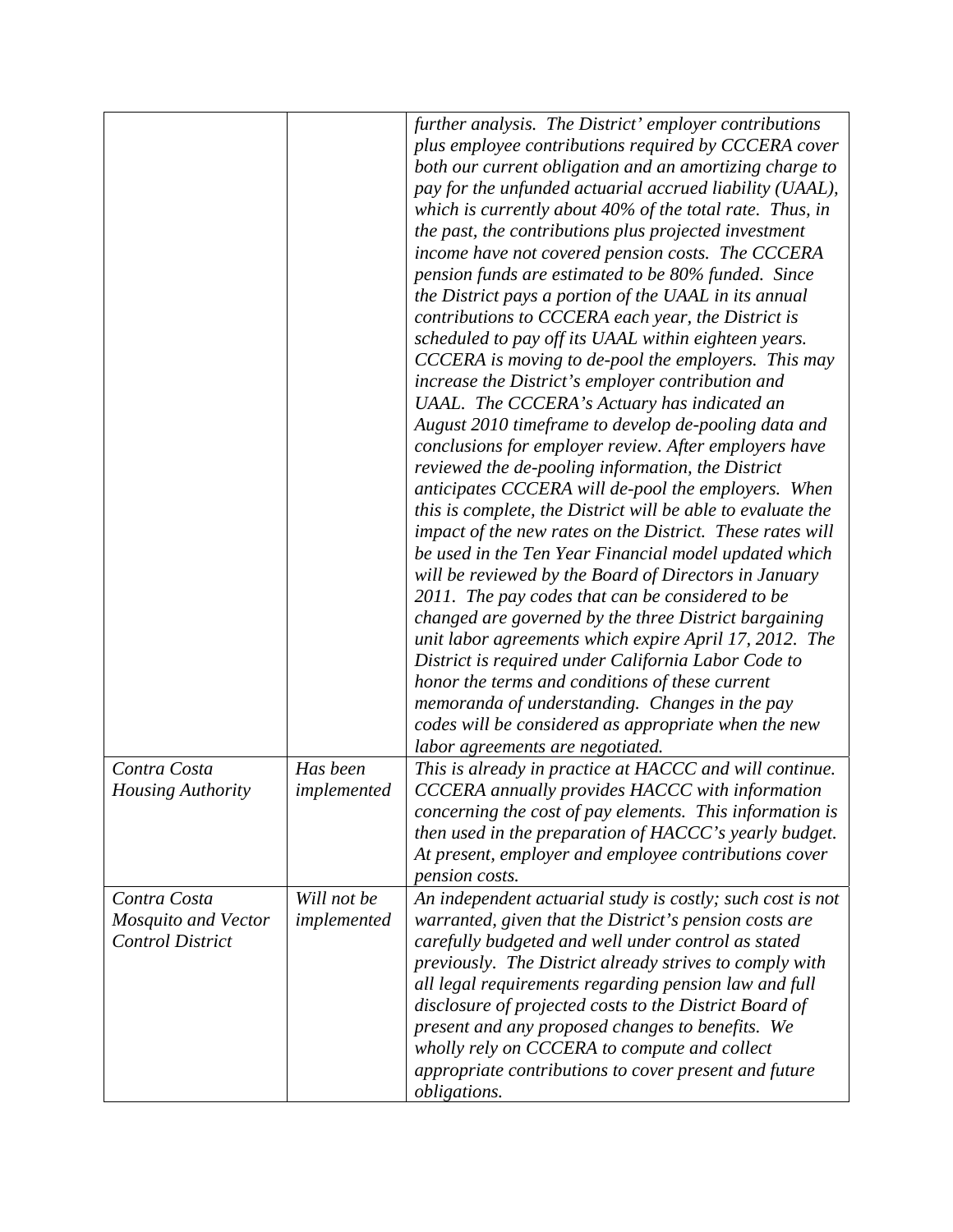| Local Agency               | Will be     | LAFCO employs two full-time employees. Contra Costa      |
|----------------------------|-------------|----------------------------------------------------------|
| Formation                  | implemented | LAFCO will work with the County Auditor and              |
| Commission                 |             | CCCERA in an effort to comply with this                  |
| (LAFCO)                    |             | recommendation.                                          |
| Rodeo Sanitary             | Will be     | RSD contemplates asking its auditors to conduct such an  |
| <b>District</b>            | implemented | investigation as part of the annual audit and to report  |
|                            |             | back to the Board with its findings. If employer and     |
|                            |             | employee contributions plus projected investment         |
|                            |             | income do not cover the pension costs, RSD will          |
|                            |             | consider appropriate action to eliminate or modify those |
|                            |             | pay elements over which it has authority to modify       |
|                            |             | consistent with current labor contracts and/or           |
|                            |             | agreements. Review of these elements will be             |
|                            |             | undertaken at the time of renegotiation of any such      |
|                            |             | labor contracts and/or agreements and appropriate        |
|                            |             | action taken by the Board at a public meeting.           |
| <b>In-Home Supportive</b>  | Has been    | It is County policy to annually review all pension costs |
| Services Authority         | implemented | and to adopt and budget rates reported by CCCERA to      |
| (H <sub>ISS</sub> )        |             | cover all projected pension costs. Additionally, the     |
|                            |             | County is actively working on a strategic plan for       |
|                            |             | pension reform.                                          |
|                            |             |                                                          |
| First $5$ – Children &     | Has been    | In 2007 First 5 Contra Costa engaged legal and           |
| <b>Families Commission</b> | implemented | actuarial consultation in order to calculate its pension |
|                            |             | liability. First 5 Contra Costa's employer and employee  |
|                            |             | contribution rates are set by CCCERA based on            |
|                            |             | CCCERA's calculations for all employers combined.        |
|                            |             | Because First 5 is a small employer within a             |
|                            |             | significantly larger pool of employers of all sizes,     |
|                            |             | changing the pay elements for First 5 Contra Costa       |
|                            |             | employees would have little or no bearing on overall     |
|                            |             | contribution rates.                                      |
| Contra Costa County        | Has been    | It is County policy to annually review all pension costs |
| <b>Fire Protection</b>     | implemented | and to adopt and budget rates reported by CCCERA to      |
| District                   |             | cover all projected pension costs. Additionally, the     |
|                            |             | County is actively working on a strategic plan for       |
|                            |             | pension reform.                                          |
| East Contra Costa          |             | The District will review all its employee labor          |
| <b>Fire Protection</b>     |             | agreements and contracts prior to commencing             |
| District                   |             | negotiations.                                            |
| Moraga-Orinda Fire         | Has been    | The District has implemented measures that evaluate      |
| District                   | implemented | future pension costs and obligations. Through the        |
|                            |             | District's Long Range Financial Forecast process all     |
|                            |             | revenue including investment income as well as           |
|                            |             | expenditures, which include pension costs, are reviewed, |
|                            |             | evaluated and if necessary, adjusted on a semi-annual    |